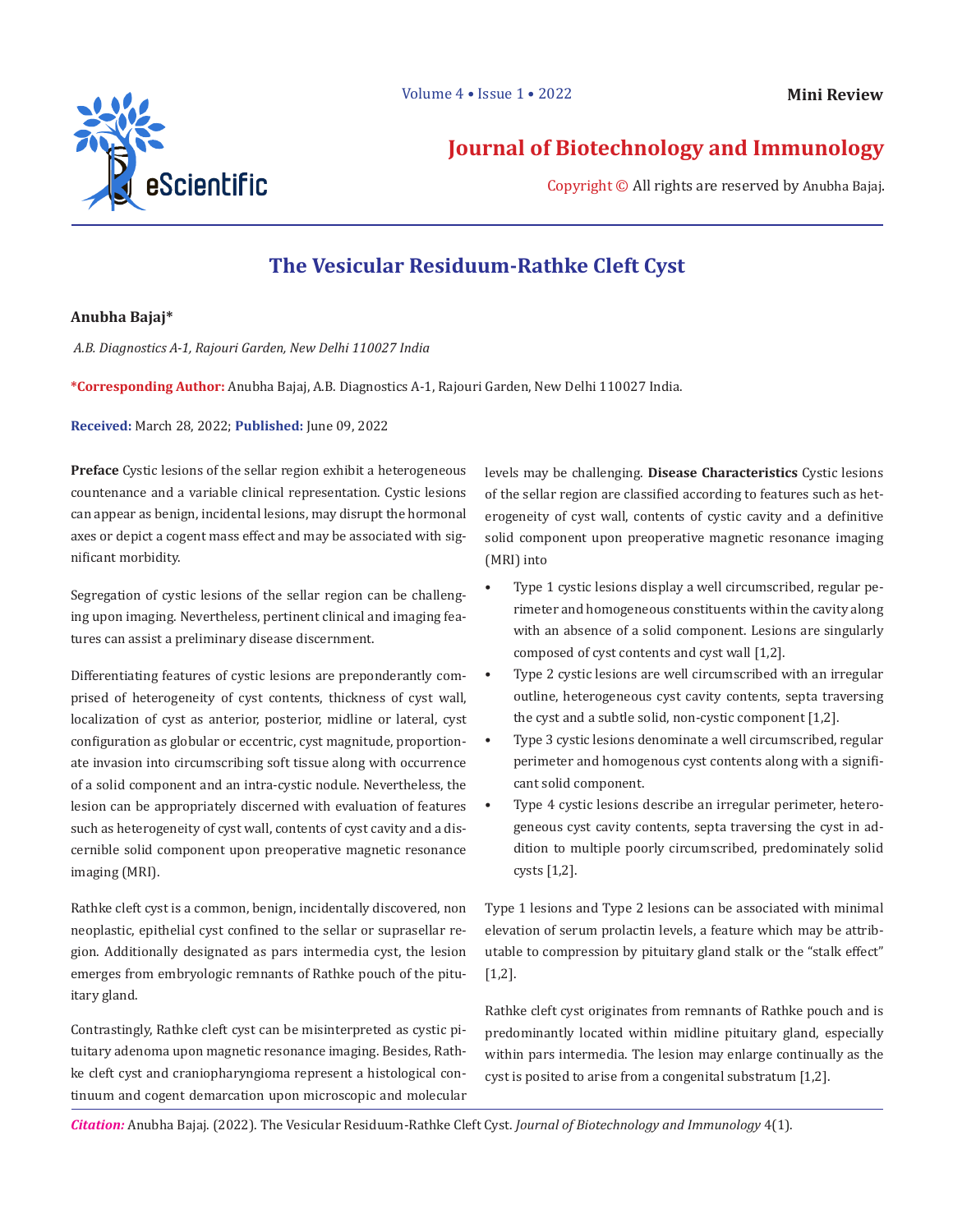During embryogenesis, Rathke pouch is configured within fourth week and emerges as a rostral outpouching from the roof of primitive oral cavity. Anterior wall of the pouch engenders anterior lobe of pituitary gland or pars distalis whereas non proliferative posterior wall of the pouch persists as the intermediate lobe of pituitary gland or pars intermedia. Lumen of Rathke pouch narrows and configures Rathke cleft which may retrogress. However, persistence and expansion of Rathke cleft may engender a Rathke cleft cyst. Besides, posterior lesions arising from pars intermedia commonly engender anterior displacement of the infundibulum [1,2].

Rathke cleft cyst is commonly observed in up to  $\sim$  22% of autopsies. The condition is exceptional in children and may be discerned within the adult population. A female preponderance is delineated with an estimated female to male proportion of 2:1[1,2].

**Clinical Elucidation** Type 1 lesions are miniature lesions preponderantly comprised of posteriorly situated Rathke cleft cyst wherein maximal magnitude of the lesion may extend beyond> one centimetre. Generally, young females are implicated. Headache is a common clinical symptom. Invasion of cavernous sinus is infrequent.

Majority of Rathke cleft cysts are asymptomatic and discovered incidentally. The cyst engendered from remnants of Rathke cleft can be impacted with mucus [3,4].

The intra-sellar or supra-sellar Rathke cleft cyst may be discovered as an incidental finding on autopsy. Enlarged cysts appearing in adults may be symptomatic and associated with headache or visual disturbances occurring due to compression of optic chiasm [3,4].

An estimated three fourths of symptomatic cysts demonstrate pituitary dysfunction arising due to compression of adjoining pituitary tissue and distortion of pituitary stalk. Preoperative endocrine dysfunction with hormonal symptoms is commonly observed with Rathke cleft cyst [3,4].

**Histological Elucidation** Upon macroscopy, an intraluminal, white nodule appears adherent to the cyst wall. Alternatively, the nodule may be detached and is composed of solid tissue arising from desquamated cellular debris. Macroscopically, cyst wall is attenuated and cyst cavity is imbued with mucinous contents [5,6].

Characteristically, Rathke cyst wall is coated with singular layer of frequently ciliated, columnar epithelium which may incorporate goblet cells. Foci of squamous metaplasia are observed along

with focal xanthogranulomatous reaction comprised of foamy macrophages. Fragments of pituitary tissue circumscribe the cystic cavity [5,6].

Layering cyst epithelium is immune reactive to cytokeratin (CK) and epithelial membrane antigen (EMA) [5,6].



*Figure 1: Rathke cleft cyst depicting a cystic cavity layered by ciliated columnar epithelium (11).*



*Figure 2: Rathke cleft cyst demonstrating a cystic cavity lined by columnar epithelium with sprinkled goblet cells and imbued cellular debris with circumscribing fibrous tissue (12).* 



*Figure 3: Rathke cleft cyst delineating a cavity lined by columnar epithelium with focal haemorrhage and red cell extravasation (13).* 

**Differential Diagnosis** Rathke cleft cyst requires a segregation from pathological conditions of the sella such as cystic pituitary adenoma, craniopharyngioma, arachnoid cyst, epidermoid cyst, dermoid cyst or xanthogranuloma. Especially, a cystic mass devoid of solid enhancement upon magnetic resonance imaging (MRI)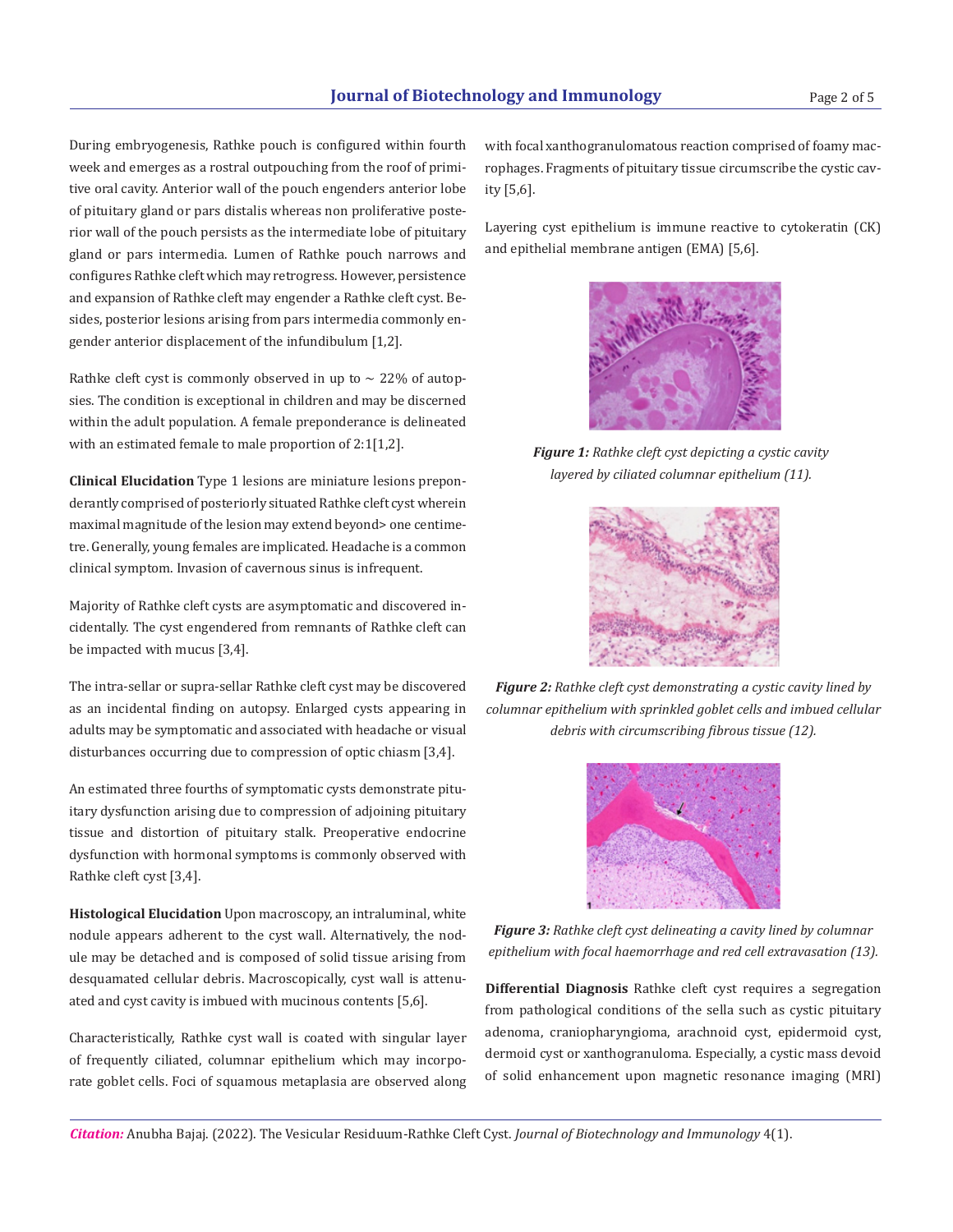within the sella requires segregation whereas surgical intervention is indicated for symptomatic lesions [7,8].



*Figure 4: Rathke cleft cyst exhibiting a cystic cavity coated with ciliated columnar epithelium and impacted cellular debris (14).*



*Figure 5: Rathke cleft cyst exemplifying a cyst cavity with layering ciliated columnar epithelium (15).*



*Figure 6: Rathke cleft cyst enunciating a cystic cavity with lining ciliated columnar epithelium and immune reactivity to FOXJ1 (16).*



*Figure 7: Rathke cleft cyst depicting a cystic cavity layered with ciliated columnar epithelium with impacted cellular debris and surrounding fibrotic tissue (17).* 



*Figure 8: Rathke cleft cyst displaying a cystic cavity layered with ciliated columnar epithelium and enveloping fibro-connective tissue (18).*

Demarcation is required from conditions such as •cystic pituitary adenoma wherein diverse pituitary adenomas are composed of cells imbued with moderately abundant cytoplasm, uniform nuclei, stippled chromatin and inconspicuous nucleoli. Pertaining to variant staining hues, adenoma cells are categorized as acidophilic, basophilic or chromophobic.

Cytoplasmic appearance is usually concordant with hormonal content of densely granulated or sparsely granulated secretory cells. Crooke's hyaline change exhibits enlarged chromophobic or eosinophilic cells with glassy, hyaline countenance on account of accumulated keratin filaments and appears as a component of neoplastic or non-neoplastic corticotroph adenomas. Upon MRI, the neoplasm may depict fluid-fluid level or haemorrhagic debris [7,8].

- Craniopharyngioma occurs in adults and is devoid of gender predilection. Tumefaction may appear entirely within the suprasellar region or a suprasellar component is delineated. Tumefaction is comprised of solid sheets of well differentiated, non-keratinizing squamous epithelial cells. Poorly configured papillae display fibro-vascular cores with cellular invagination. Miniature, collagenous whorls and focal calcification may ensue. Upon low power examination, papillary variant with papillary configuration demonstrates cauliflower-like excrescences [7,8].
- Arachnoid cyst emerges in elderly individuals and is devoid of a specific gender preponderance. Cyst wall is composed of delicate, fibro- connective tissue and a focal or diffuse layer of meningothelial cells. The meningothelial cells are immune reactive to epithelial membrane antigen (EMA) and immune non reactive to cytokeratin(CK), glial fibrillary acidic protein (GFAP), transthyretin or synaptophysin [7,8].

*Citation:* Anubha Bajaj. (2022). The Vesicular Residuum-Rathke Cleft Cyst. *Journal of Biotechnology and Immunology* 4(1).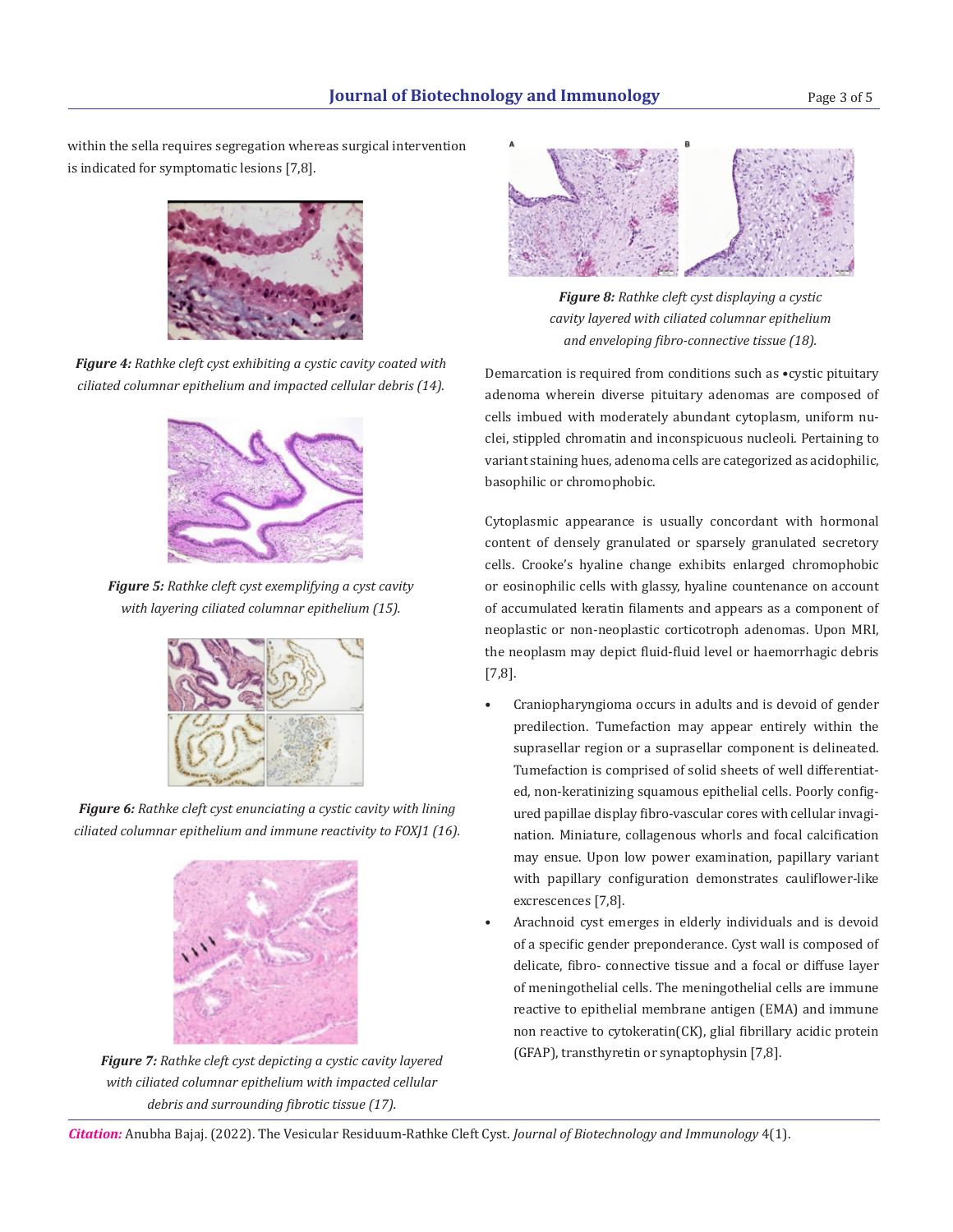- Epidermoid cyst arising within the central nervous system is usually suprasellar in location. The unilocular epidermal inclusion cyst is layered with stratified squamous epithelium with prominent granular cells. The cystic cavity is imbued with acellular, lamellar keratin exhibiting a "basket weave" pattern. Upon diffusion weighted imaging (DWI), image enhancement may be restricted [7,8].
- Teratoma confined to the central nervous system is usually composed of solid components. Pineal teratoma is commonly discerned in males. Comprised of tissues derived from ectoderm, endoderm and mesoderm, configuration of teratoma requires a minimal of two of three germinal cell layers. Central nervous system teratomas are usually well differentiated neoplasms of grade I category. Mature teratoma is constituted of well differentiated tissues derived from three germinal layers along with neuroectoderm along with epithelial component represented as solid, cystic, glandular or tubular, cartilaginous tissue or diverse mesenchymal elements, glial and neuronal tissue. Imaging procedures frequently depict a signal intensity concordant with mature adipose tissue. Immature teratoma exhibits minimally differentiated tissue arising from singular or three germinal layers [7,8].
- Normal cysts of the intermediate lobe may manifest as miniature, asymptomatic lesions wherein layering epithelium is non ciliated and devoid of goblet cells [7,8].

cally depicts a non enhancing, non calcified cystic lesion confined to intrasellar or suprasellar region. Additionally, an intra-cystic nodule is significantly associated with Rathke cleft cyst [9,10].

Rathke cleft cyst appears as a well defined, non-enhancing, midline cyst confined to the sella between anterior and intermediate lobes of pituitary gland. Nearly 40% cysts are intra-sellar whereas roughly 60% lesions depict a suprasellar extension[9,10].

Rathke cleft cyst singularly confined to suprasellar region is exceptional. Lateral radiographs of the skull adopted for enlarged cysts may infrequently demonstrate expansion of the sella [9,10].

Non contrast computerized tomography (CT) typically exhibits a non calcified, homogeneous lesion with minimal attenuation. Exceptionally, the lesion may enunciate a combination of iso-attenuation and minimal attenuation. Alternatively, cyst wall can exemplify miniature, curvilinear calcifications [9,10].

Post contrast computerized tomography delineates a non enhancing lesion although few cystic lesions may demonstrate enhancement of the cyst wall [9,10]. Enhancement of cyst wall is critical in differentiating neoplastic from non-neoplastic cysts. However, Rathke cleft cyst is frequently circumscribed along with enhancement of normal pituitary gland. The cyst can display patchy or ring enhancement on account of inflammation or squamous metaplasia of the cyst wall [9,10].

Upon T1 weighted imaging and T2 weighted imaging, signal intensities may vary as hypo-intense to hyper-intense. Variability of magnetic resonance signal intensities is contingent to cyst composition as predominantly protein, muco-polysaccharides or cholesterol and is denominated as mucoid or serous [9,10].

Contingent to cystic contents and occurrence of an intra-cystic nodule, Rathke cleft cyst may depict diverse signal intensities upon T1 weighted and T2 weighted imaging. Hyper-intense signals upon T1 weighted imaging and hypo-intense signals upon T2 weighted imaging are associated with elevated intra-cystic protein within a Rathke cleft cyst. Upon T1 weighted imaging, certain proteinimbued cysts are hyper-intense while remaining cysts emerge as hypo-intense. Upon T2 weighted imaging, majority of cysts are hyper-intense whereas remaining cysts appear iso-intense or hypointense [9,10]. Upon diffusion weighted magnetic resonance imaging (DWI), Rathke cleft cyst demonstrates a significantly elevated Investigative Assay Upon imaging, Rathke cleft cyst characteristi-<br>
apparent diffusion coefficient (ADC) values [9,10].

> Upon gadolinium contrast, the cyst is devoid of contrast enhancement. However, an attenuated rim of circumscribing, compressed pituitary tissue may be enhanced [9,10].

> Majority  $(\sim 75\%)$  of instances exhibit a miniature, non enhancing, intra-cystic nodule which is characteristic of Rathke cleft cyst. Occasionally, a fluid-fluid level is observed which is concurrent with occurrence of haemorrhage although haemorrhage is exceptional within Rathke cleft cysts. Nevertheless, imaging features such as an off-midline location, fluid-fluid level or hypo-intense lesion perimeter upon T2 weighted magnetic resonance imaging, septa traversing the cyst cavity and an intra-cystic nodule are pathognomonic of Rathke cleft cyst [9,10].

> **Therapeutic Options** Incidentally discovered lesions may be managed conservatively with regular monitoring. Rathke cleft cyst may decimate in magnitude and resolve spontaneously in the absence of

*Citation:* Anubha Bajaj. (2022). The Vesicular Residuum-Rathke Cleft Cyst. *Journal of Biotechnology and Immunology* 4(1).